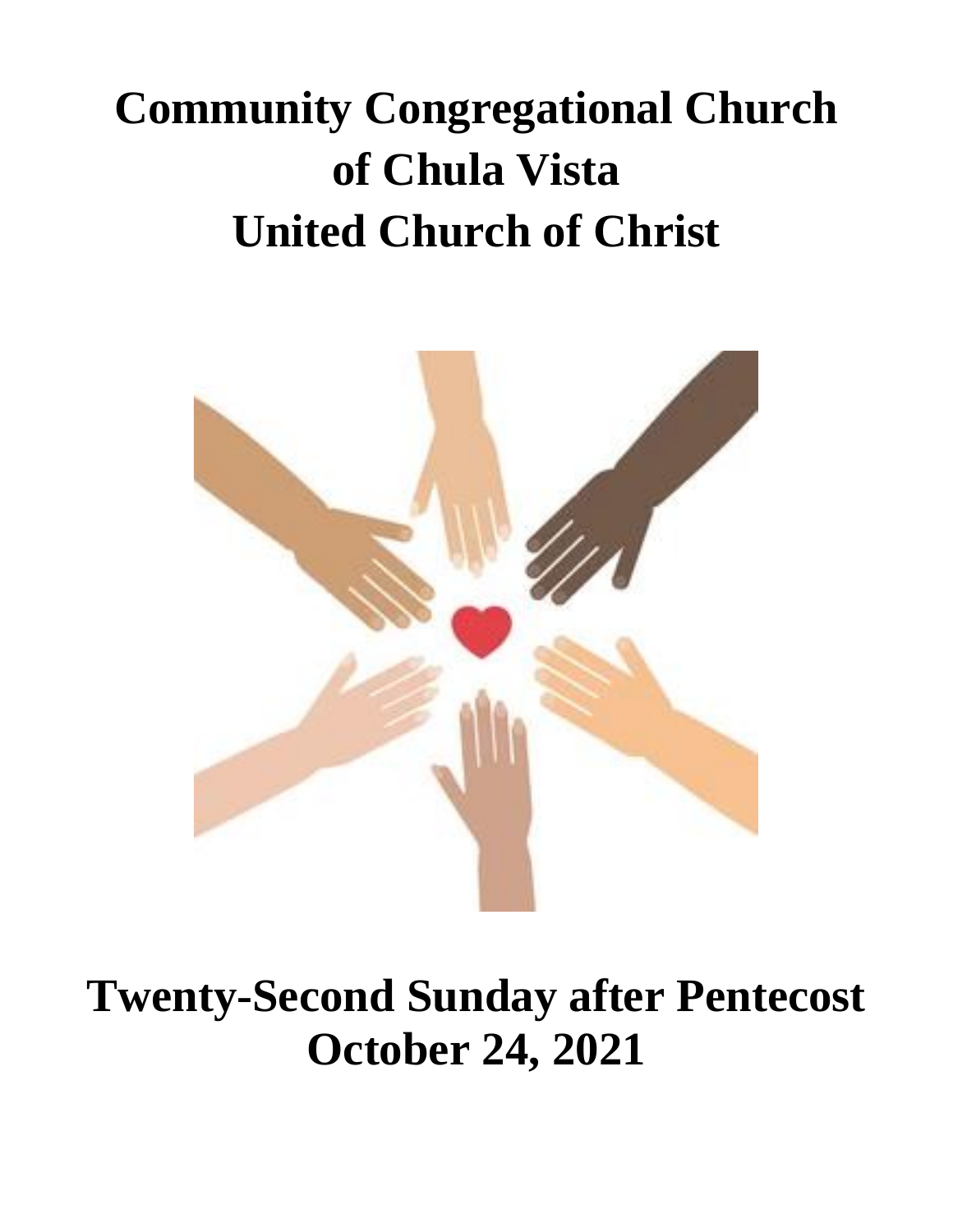*\*Means please stand, as you are able*

| <b>Prelude</b>                                                   | Lionel Jasmin & Chaz Keith                                                            |                         |  |  |
|------------------------------------------------------------------|---------------------------------------------------------------------------------------|-------------------------|--|--|
|                                                                  | <b>Welcome &amp; Announcements</b>                                                    | <b>Rev. Liz Aguilar</b> |  |  |
| Liturgist                                                        |                                                                                       | <b>Jerry May</b>        |  |  |
| <b>Call To Worship:</b><br>(In Unison, Adapted from Psalm 124:8) |                                                                                       |                         |  |  |
| Leader:                                                          | "Our help is in the name of the Lord,                                                 |                         |  |  |
| <b>People:</b>                                                   | who made heaven and earth."                                                           |                         |  |  |
| Leader:                                                          | What did God do to help us?                                                           |                         |  |  |
| <b>People:</b>                                                   | God chose the people of Israel to make a new<br>beginning.                            |                         |  |  |
| Leader:                                                          | They received God's covenant and prepared the<br>way for Jesus to come as our Savior. |                         |  |  |
| All:                                                             | Let us worship the God of the covenant, the<br>God of heaven and earth!               |                         |  |  |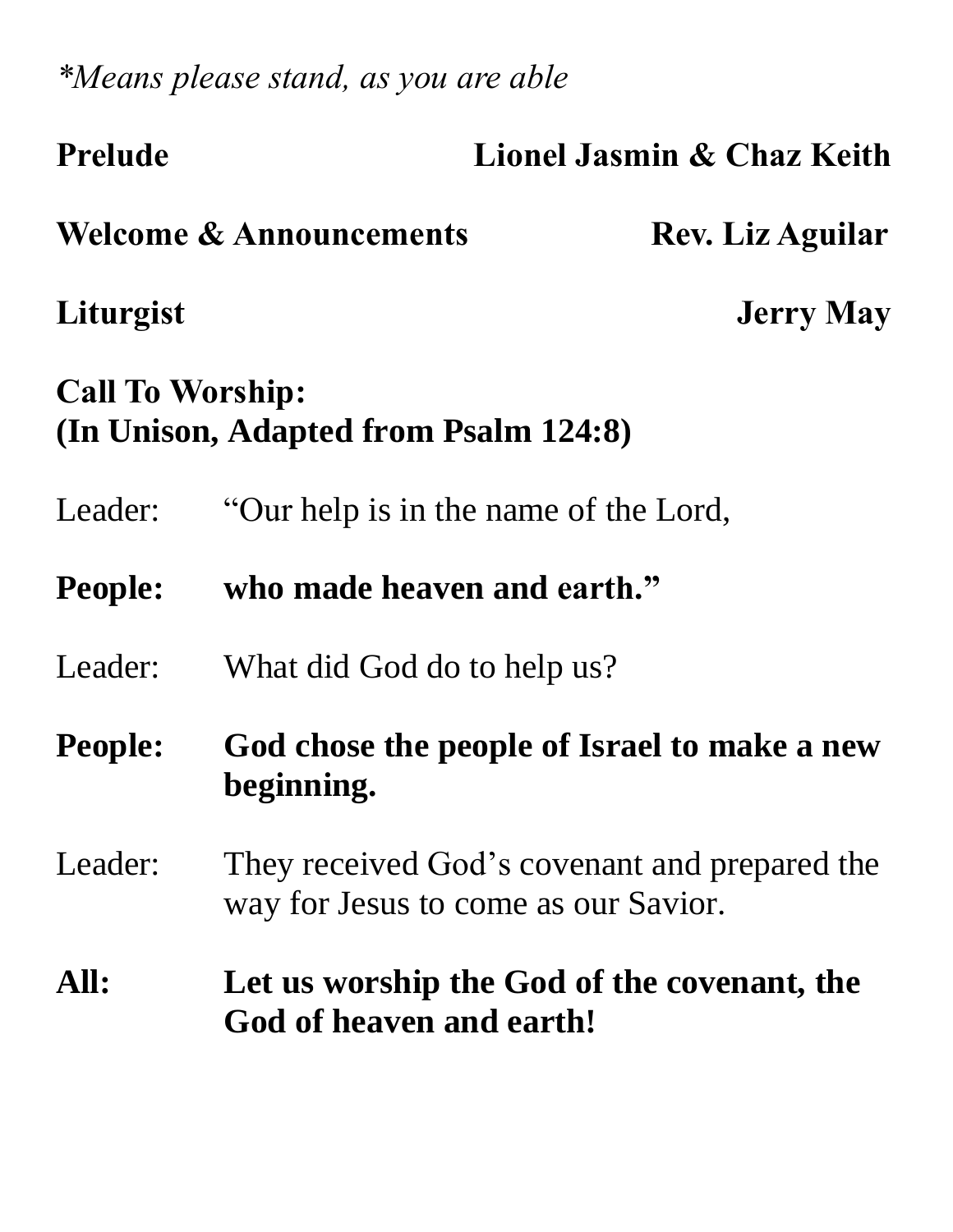**Prayer of Invocation: (In unison)** 

**God of love, you have loved us first and continue to love us. We come before you a people longing to love you in return. We hunger for your healing love in our lives, for we long to love ourselves and our neighbors. Give us the courage and obedience to hold up our covenant promises we have made with you and with others. Come to us this day and fill our longing with your joy! In Christ's name we pray. Amen.**

**Hymn of Praise: (Black)#382 "Come, We Who Love God's Name" vs. 1,2, & 5**

**Children's Story Pastor Liz** 

**Pastoral Prayer & Lord's Prayer Pastor Liz** 

**Choir Anthem "You Are Mine"** 

**Scripture Readings: Psalm 119: 11-16 & Jeremiah 31: 31-34 (NRSV)**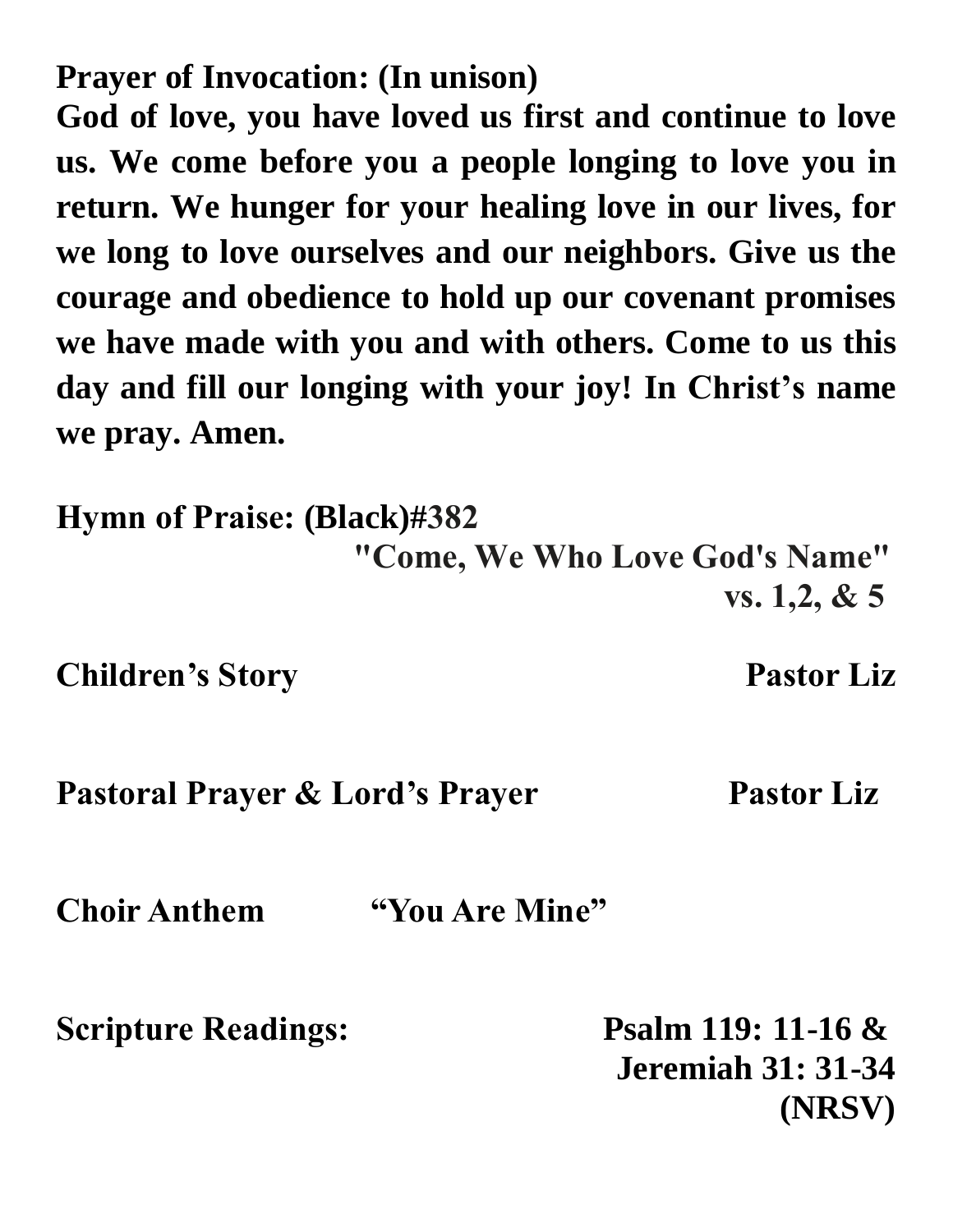| <b>Sermon</b> |
|---------------|
|---------------|

#### **Invitation to the Offering Team Service Service Service Service Service Service Service Service Service Service Service Service Service Service Service Service Service Service Service Service Service Service Service Servi**

**Offertory "Arabesque" Brandon Vasquez** 

**\*Offering Response \*Doxology Praise God from whom all blessings flow Praise God all creatures here below, Praise God for all that love has done, Creator, Christ and Spirit one. Amen**

**\*Prayer of Dedication** (unison)

**God of holy covenants, thank you for allowing us to partner with you in ministry and in life. We ask that you please bless these offerings which we now share with you with joy and thanksgiving. You are the great provider and we are your faithful stewards. Bless us so that we may continue to be a blessing to others. In Jesus's name, Amen.** 

**Closing Hymn: (Red) #363 "To God Be The Glory"**

**vs. 1,2, & 3**

**Benediction Pastor Liz** 

**Postlude Lionel Jasmin & Chaz Keith**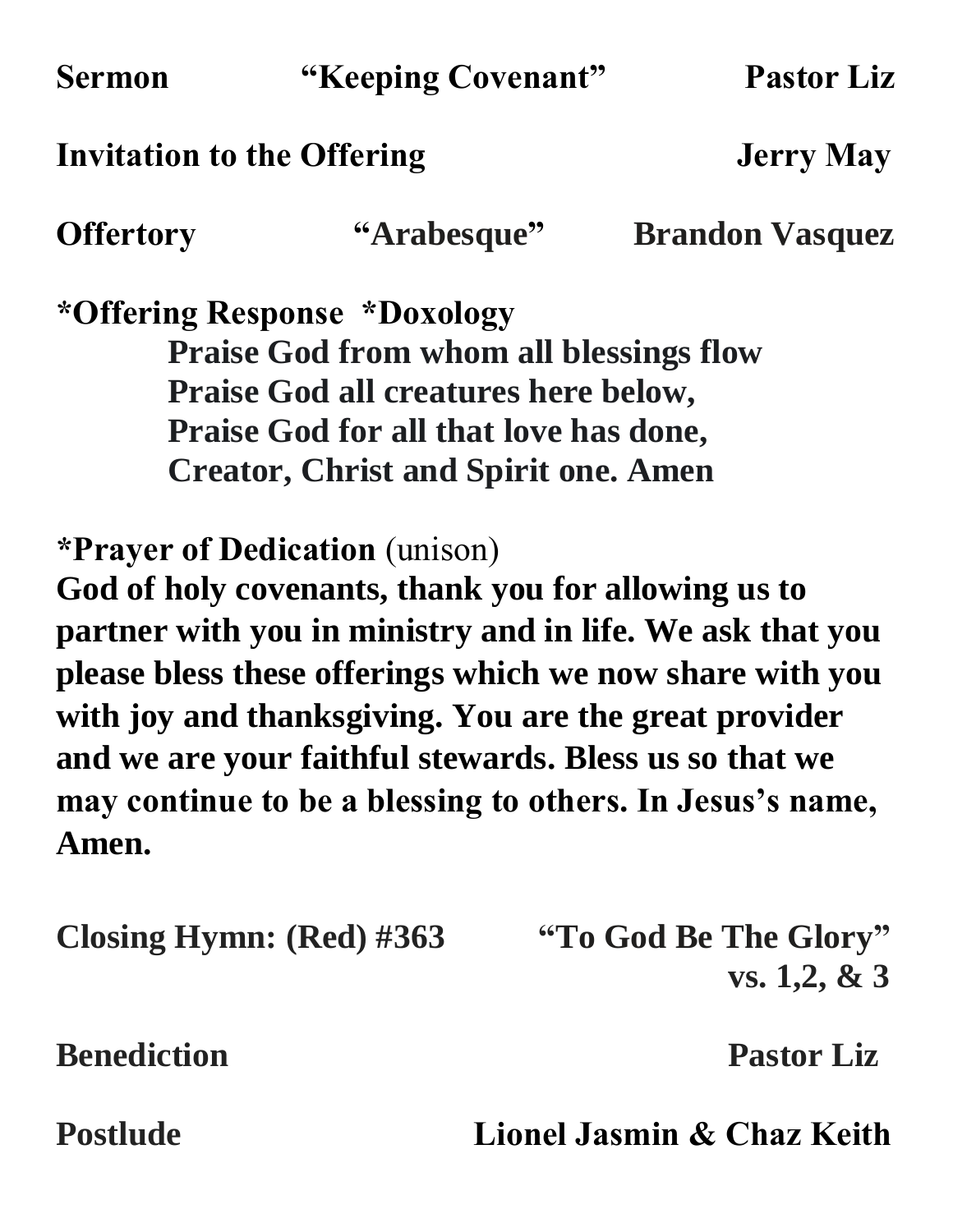### **Announcements**

**Welcome Everyone to Worship!** We're so glad you're here! We hope you feel at home here at Community Congregational Church of Chula Vista, United Church of Christ! Want to learn more about us? Then reach out to one of the pastors or ushers and fill out a form found in your pew! OR…check us out on our web site [www.chulavistachurch.com](http://www.chulavistachurch.com/) or on our fb page, <https://www.facebook.com/chulavistaucc.com> If you want to learn more about the denomination we belong to go to [www.ucc.org!](http://www.ucc.org/)

**Every Sunday Everyone is warmly invited to stay for fellowship and snacks after worship!** Since the infection rates are much lower in this area, now**, beginning today we resume Fellowship INSIDE, in Bradley Hall!** We ask that everyone please keep your masks on unless eating and keep mindful of social distancing in order to remain safe. Your on-going cooperation is much appreciated.

**TODAY IS OUR HOLIDAY MARKET Immediately After Worship!** Stop by at Bradley Hall to see the wonderful items available for sale! Remember, all proceeds go to organizations and ministries which we support! For example: Salvation Army, Promise to Kids, Community Through Hope, Heifer International to name a few…! Great job Mission Board!

**Monday at 6:30 p.m. is Personnel Committee** via Zoom. If you need the zoom link please contact Ruth Jones.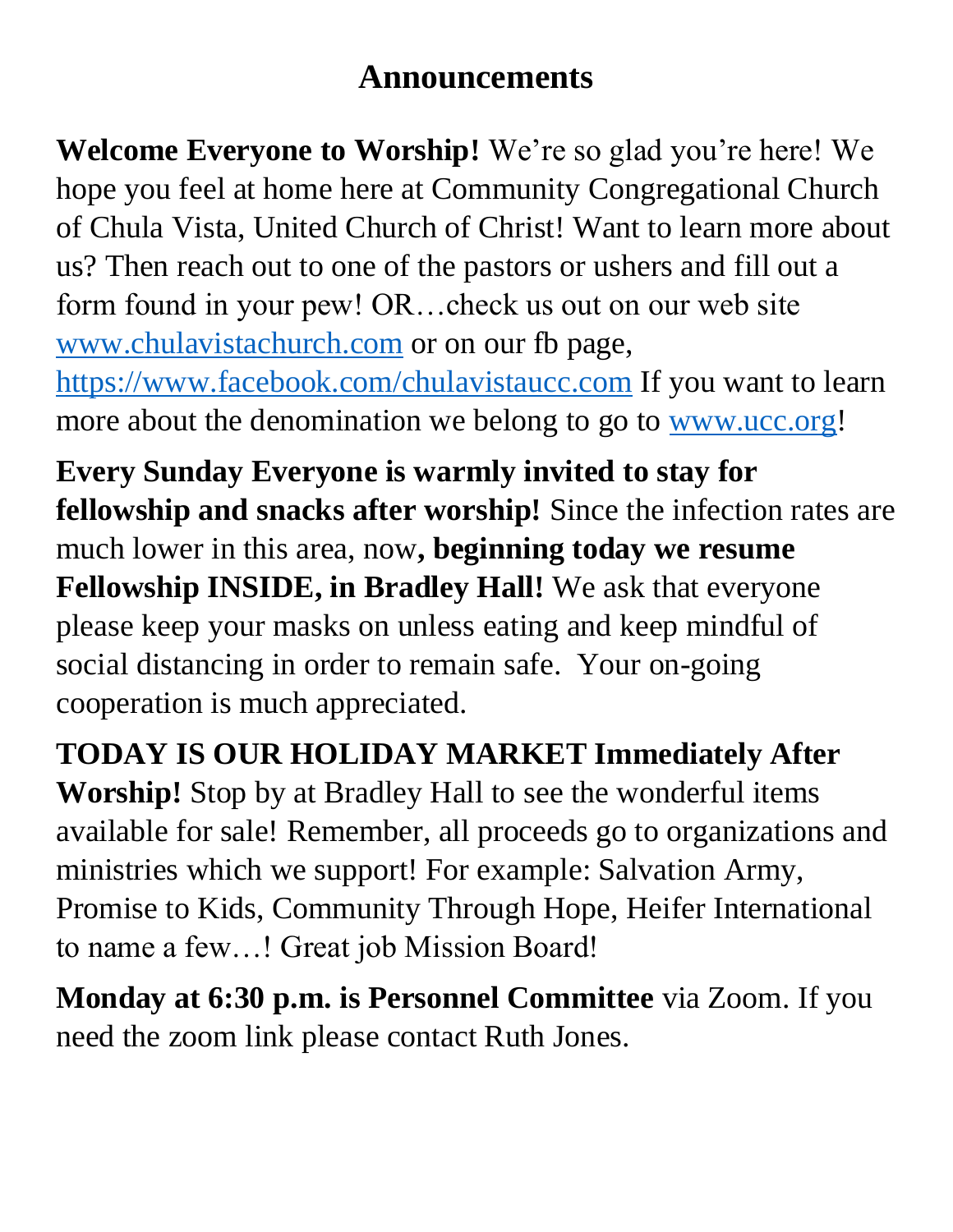**NEXT SUNDAY We are trying out something new!** We will be worshipping with different, more modern worship music. The last Sunday of every month we will worship God in a less formal, more contemporary, way! You will hear old favorite hymns and some new praise songs with a twist of jazz and/or gospel! Let us come celebrate Christ's love and seek out God's presence by joyfully worshipping God, together! Thank you: Choir members, Chaz Keith, and Lionel Jasmin for helping us do so!

**Jerry May- Chair, Board of Trustees:** We are pleased to announce we have met the requirements to have our church be placed on the authorized charities list for Amazon Smile. You can specify our church as the recipient for your charitable donation when you purchase products on the Amazon Smile website.

The instructions for specifying our church as your choice for charitable giving are:

Go to Amazon Smile; Go to "Your Account"; Go to "Other Programs"; Select "Change your Amazon charity"; Go to "Pick your own charitable organization"; Input "Community Congregational UCC"; Pick the one that says Chula Vista, Ca; "Select**"**

All liturgy is from Flames of The Spirit, Ruth C. Duck 1985, The Pilgrim Press— New York. All other liturgy was written by Liz Aguilar.

Music Licensing Information: Copyright License # 333721. Streaming license is 21163271.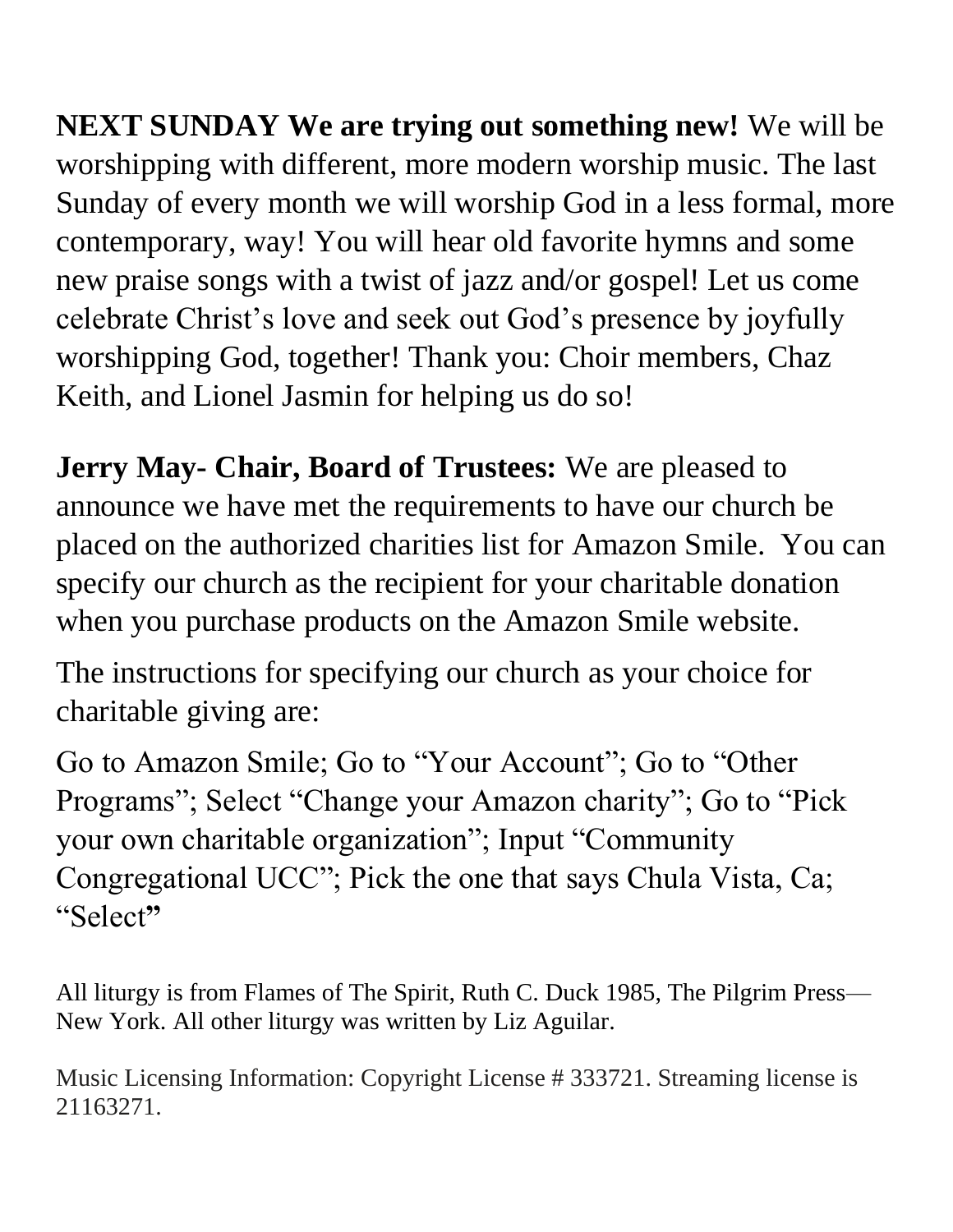## **Sermon Notes**

**Have A Blessed Sunday!**